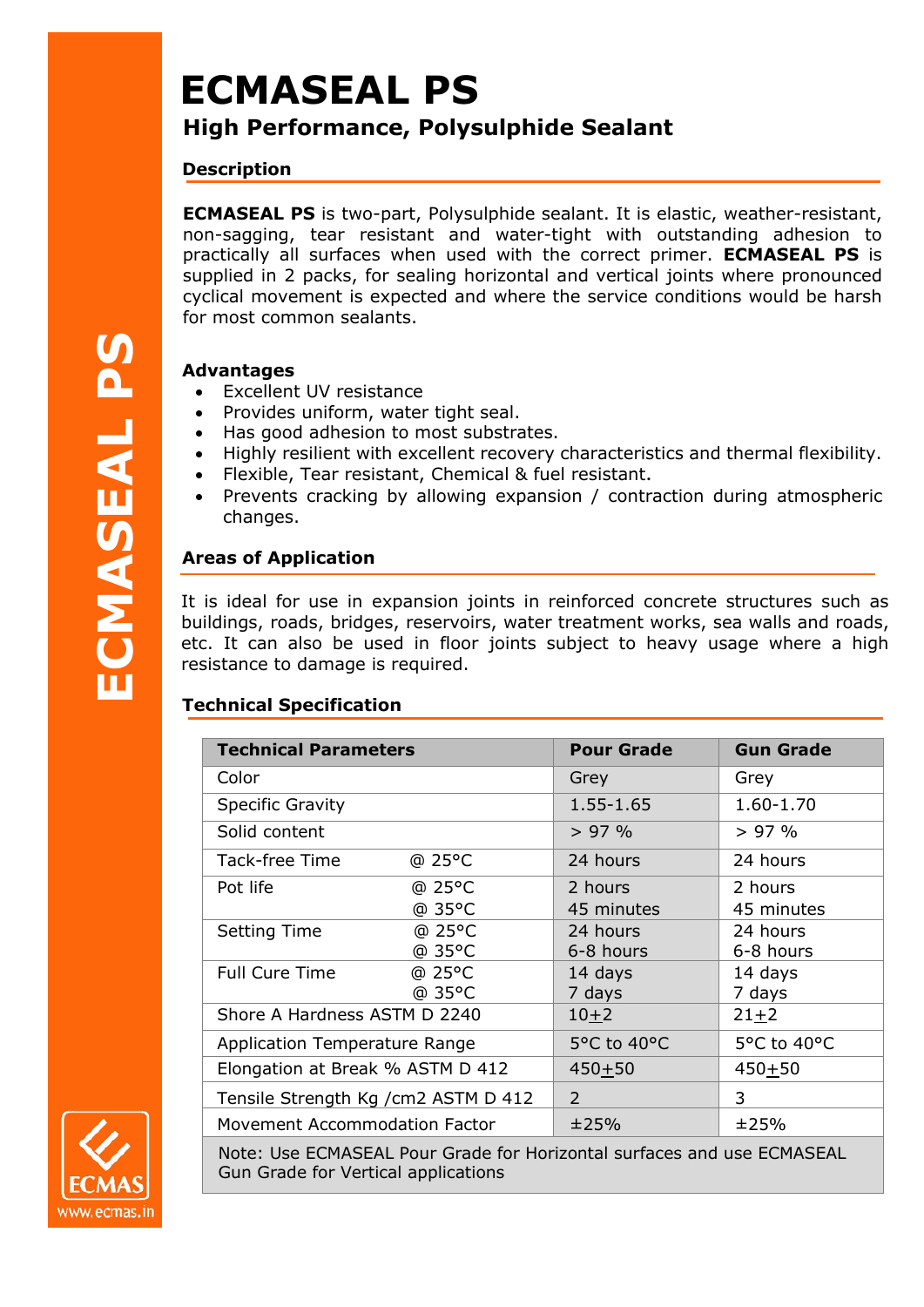#### **Surface/Joint Preparation**

ECMASEAL PS should be applied on sound and clean surfaces free from dust, loosely adhered particles, paints, oils, grease, etc. In case of damaged or not levelled or non-uniform concrete surface, it should be repaired using high strength polymer mortar ECMAREP 502 or epoxy repair mortar ECMAREP 503.

| Concrete &       | Surfaces must be clean and dry. Wire brush thoroughly and      |
|------------------|----------------------------------------------------------------|
| Masonry          | remove dust and all contaminants.                              |
| <b>Metals</b>    | Remove any corrosion or scale by grit or shot blasting, wire   |
|                  | brush, grinder or chemical remover. De- grease the surfaces    |
|                  | with clean cloths soaked in oil-free cleansing solvent.        |
| Wood (bare)      | Wood surfaces must be clean and dry, cut back or abrade        |
|                  | where necessary to sound timber.                               |
| Glass and glazed | Thoroughly clean the surfaces with clean cloths soaked in oil- |
| materials        | free cleansing solvent.                                        |
| Coating surfaces | Coating should be removed and the surfaces treated as          |
|                  | above.                                                         |
|                  |                                                                |

#### **Priming**

Use **ECMASEAL PRIME** on side faces of the joint for better adhesion, over the well prepared, clean and dry surfaces and allow it to touch dry

#### **Mixing**

Mix and use complete unit at one time. **ECMASEAL PS** is supplied in a single pack, the base and hardener being contained in the same tin. Remove the lid and carefully scrape all the hardener and add to the base tin. Using a mixing paddle fitted to a low speed (400 / 500 rpm) electric drill, mix the two components together for at-least 2 minutes. The inside of the tin should then be scraped with a flat-bladed tool, to ensure that unmixed components to not remain around the sides. Mixing should then be continued for a further 2 minutes until a uniform grey color is obtained.

#### **Application:**

**Mixed ECMASEAL PS** to be applied after 15-20 minutes (to ensure there is no entrapment air) on primed surfaces using a sealant gun but may be applied by trowel if required. Sealant guns are fitted with nozzles which can be cut to suit the joint width. Deep joints should be filled in two or more runs, to prevent air entrapment. Ensure depth of the joint does not exceed its width. Use backup rod to adjust depth suitably. Once the sealant has been applied, a small timber spatula, soaked in soapy water, should be used to compact the sealant into the joints and to achieve a smooth polished finish. Any masking tape which has been applied should be removed before the sealant cures i.e. within 30-45 minutes after sealant application. It is recommended to used Polysulphide sealants only up to 50 mm Gaps. In case of trafficable/ accessible areas, protect the treated joint with suitable protection plate to avoid any physical damage.

#### **Consumption**

Not allowing for wastage, consumption can be calculated as follows: Square Section Joints: Joint width (mm) x joint depth (mm) x joint length (meters) / 1000 = total number of litres required.